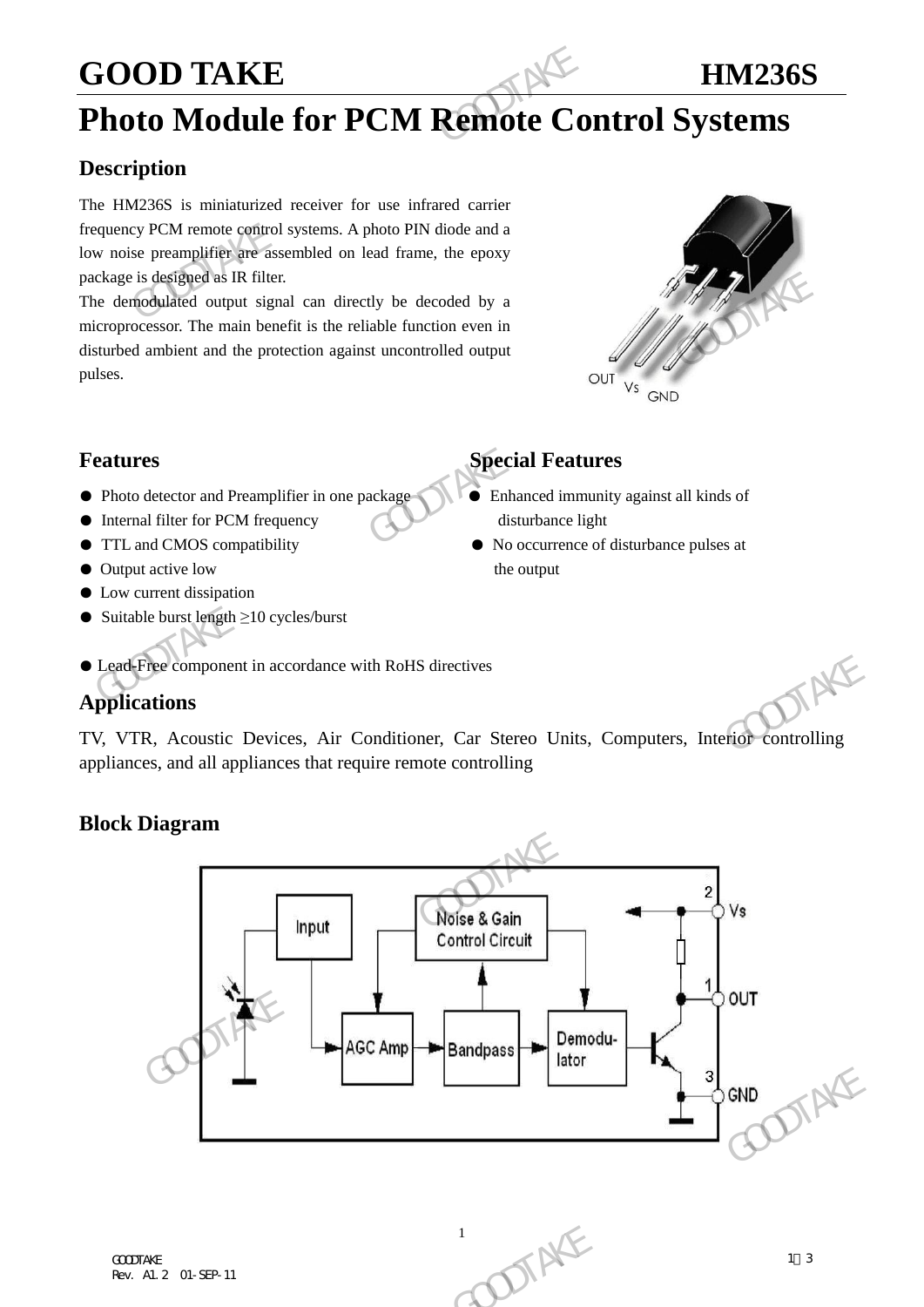# **GOOD TAKE HM236S**

### **Application Circuit**



\*) recommended to suppress power supply disturbance

### **Absolute Maximum Ratings**

|                                                   | *) recommended to suppress power supply disturbance |                |              |                           |
|---------------------------------------------------|-----------------------------------------------------|----------------|--------------|---------------------------|
| <b>Absolute Maximum Ratings</b><br>Tamb = $25$ °C |                                                     |                |              |                           |
| <b>Parameter</b>                                  | <b>Test Conditions</b>                              | <b>Symbol</b>  | <b>Value</b> | Unit                      |
| <b>Supply Voltage</b>                             | (Pin 2)                                             | <b>Vs</b>      | 6.0          | V                         |
| <b>Supply Current</b>                             | (Pin 2)                                             | <b>Is</b>      | 5            | mA                        |
| <b>Output Voltage</b>                             | (Pin 1)                                             | V <sub>o</sub> | 6.0          | V                         |
| <b>Storage Temperature Range</b>                  |                                                     | <b>Tstg</b>    | $-30+105$    | $^{\circ}$ C              |
| <b>Operating Temperature Range</b>                |                                                     | Tamb           | $-25+85$     | $^{\circ}$ C              |
| <b>Power Consumption</b>                          | (Tamb $\leq$ 85 °C)                                 | ptot           | 10           | mW                        |
| <b>Soldering Temperature</b>                      | $t \leq 5s$ , 1 mm from case                        | Tsd            | 260          | $\mathbb{C}^{\mathbb{N}}$ |

### **Basic Characteristics**

| $\sim$<br>-1357                         |                                     |                              |      |            |            |                |
|-----------------------------------------|-------------------------------------|------------------------------|------|------------|------------|----------------|
| <b>Power Consumption</b>                | (Tamb $\leq$ 85 °C)                 | ptot                         |      | 10         |            | mW             |
| <b>Soldering Temperature</b>            | $t \leq 5s$ , 1 mm from case        | Tsd                          |      | 260        |            | $\mathbb{C}^1$ |
| <b>Basic Characteristics</b>            |                                     |                              |      |            |            |                |
| Tamb = $25$ °C                          |                                     |                              |      |            |            |                |
| <b>Parameter</b>                        | <b>Test Conditions</b>              | <b>Symbol</b>                | Min  | <b>Typ</b> | <b>Max</b> | Unit           |
| Supply Current (Pin2)                   | $Vs = 5V, Ev = 0$                   | <b>ISD</b>                   | 0.25 | 0.5        | 0.9        | mA             |
| Supply Voltage (Pin2)                   |                                     | V <sub>S</sub>               | 2.5  |            | 5.5        | $\mathbf V$    |
| <b>Transmission Distance</b>            | IR diode AT205, IF $=$ 400 mA       | d                            | 20   |            |            | m              |
| Output Voltage High (Pin1)              | $V_s = 5V$                          | <b>VOSH</b>                  | 4.5  |            |            | $\mathbf{V}$   |
| Output Voltage Low (Pin1)               | Cycle 1.2mS, 50% duty               | <b>VOSL</b>                  |      |            | 250        | mV             |
| Level Output Pulse Width 1              | Burst Wave= 600µs,                  | TwH                          | 400  |            | 800        | <b>us</b>      |
| Level Output Pulse Width                | Cycle 1.2mS, 50% duty               | $\operatorname{Tw}\nolimits$ | 400  |            | 800        | <b>us</b>      |
| Carrier frequency                       |                                     | fo                           |      | 36.7       |            | kHz            |
| Peak Wavelength                         |                                     | $\lambda$                    |      | 940        |            | nm             |
| Directivity                             | Angle of half transmission distance | $\varphi$ 1/2                |      | ±45        |            | deg            |
|                                         |                                     |                              |      |            |            |                |
|                                         |                                     |                              |      |            |            |                |
|                                         | $\sqrt{2}$                          |                              |      |            |            |                |
| <b>COODTAKE</b><br>Rev. A1. 2 01-SEP-11 | DIAKE                               |                              |      |            |            | 2 <sup>3</sup> |
|                                         |                                     |                              |      |            |            |                |